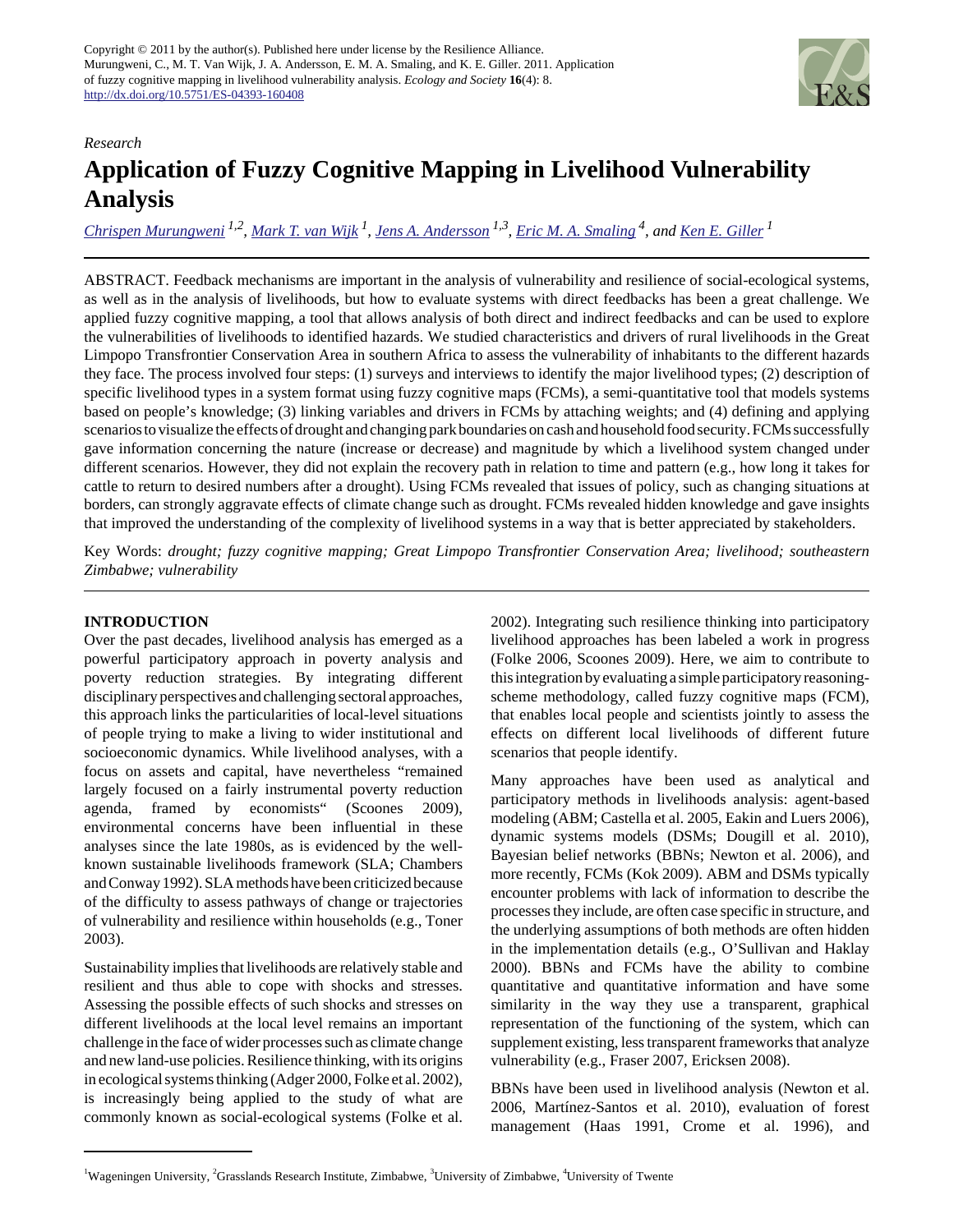environmental policy studies (Wolfson et al. 1996). A BBN is a graphical model for probabilistic relationships among a set of variables (Pearl 1993, Heckerman 1999) and gives a compact representation of reasoning under uncertainty by making reference to Bayes' rule for computing probabilistic inference (Smid et al. 2010). BBNs offer many advantages. They readily handle incomplete data sets (Heckerman 1999), they concisely represent probabilistic relationships (Cooper 1990, Pearl 1993), and their graphical user interface makes the approach simple to use for non-experts (Smid et al. 2010). Their drawback is that they do not allow for inclusion of direct feedbacks in the analysis, which limits their use in vulnerability assessments. Feedback mechanisms are important in the analysis of vulnerability and resilience of social-ecological systems, and equally in the analysis of livelihoods, particularly if policy makers are to develop options that are well adapted to local conditions (Folke et al. 2002). Here, we use FCMs, a methodology that allows for analysis of both direct and indirect feedbacks and allows further exploration of vulnerabilities of livelihood types to identified hazards.

FCMs use fuzzy-graph structures that represent causal reasoning, allowing systematic causal propagation, in particular, forward and backward chaining (Kosko 1986). Tolman (1948) introduced cognitive maps; their use has origins in politics (Axelrod 1976, Hermann 1978). Kosko (1986) extended their use, which later spread to various fields such as forest management (Mendoza and Prabhu 2006), biological processes occurring at cellular level (Weinreb et al. 2006), and scenario development (Kok 2009). Özesmi and Özesmi (2004) compared FCMs with a dynamic model and found them to be useful in evaluating complex systems. To be able to use FCMs, a qualitative understanding of how elements of a larger structure are related to one another is required (Carley and Palmquist 1992). Relative weights are then used to quantify strengths of causal relationships between the elements (Kosko 1986). The weights are included in a matrix that is used subsequently for scenario analyses.

Here, we use FCM-based scenario analysis to understand the vulnerability of poor rural households to events perceived as hazards. The scientific use of vulnerability has its roots in geography and natural hazards research (Turner et al. 2003, Janssen 2006). The term is now a central concept in a variety of other research contexts such as ecology, public health, development studies (Adger 1999), famine analysis (Watts and Bohle 1993), disaster risk study (Swendsen and Norman 1998, Subcommittee on Disaster Reduction 2003), and notably, social-ecological systems thinking (Berkes 2007). Vulnerability is used here as an attribute of livelihoods and thus emphasizes people and the way they manage their lives.

Our goals were to analyze the functioning of different livelihoods in southeast Zimbabwe and to study the vulnerability of these livelihoods to external changes. This was done using FCMs, allowing us also to assess the usefulness of FCMs in livelihood analysis. We studied a livelihood system at the human-wildlife interface of a semi-arid region in southeast Zimbabwe. This area is part of the Great Limpopo Transfrontier Conservation Area, which includes renowned protected areas such as the Kruger, Gonarezhou, and Limpopo National Parks in South Africa, Zimbabwe, and Mozambique, respectively (see [http://www.greatlimpopopark.com/developments/](http://www.greatlimpopopark.com/developments/history.htm) [history.htm\)](http://www.greatlimpopopark.com/developments/history.htm). Proposals for land-use change have been made to include more space for wildlife and ecotourism in smallholder farming and livestock areas surrounding these national parks (Dzingirai 2003, Spenceley 2008).

# **METHODS**

# **Description of the area**

The case study area is located to the southwest of Gonarezhou National Park in the southeast lowveld of Zimbabwe (Fig. 1). Southeastern Zimbabwe is a drought-prone region more suitable for both livestock and wildlife than for cropping. Local communities depend on livestock as their main source of livelihood, yet it has been argued that tourism with wildlife makes more sense. This situation presents a conflict of interest between several stakeholders on the best land-use options and natural resource conservation strategies. Already there are complex relationships among various subsystems in the area: communal grazing or grazing in the park; water for cattle, people, and wildlife; sorghum cropping or maize cropping; and other issues related to migration, cattle rustling, and hunting or poaching. In this region, the formation of the Great Limpopo Transfrontier Conservation Area, with Gonarezhou National Park on the Zimbabwean side, has brought new challenges to local populations living in or adjacent to the park.

Gonarezhou National park is not only seen as a threat, but is valued by local people for the following resources: forage, game meat, roofing poles from *Androstachys johnsonii* (Musimbiti, in the local language), mopane worm (*Gonimbrasia belina* and *Imbrasia belina*), thatch grass, controled fish ponds, and traditional medicines such as *Xeroderris stuhlmannii* (Murumanyama, in the local language) used for malaria treatment. The case study area covers 2750 km² of communal land divided into four wards, with a total of 6400 households made up of 15,940 men and 20,550 women (Central Statistical Office 2002). Mean annual rainfall is 400 mm but is highly variable in time and space, with a coefficient of variation of 35% (Cumming 2005). The vegetation of the area is dominated by lowland mopane (*Colophospermum mopane*) in eutrophic savanna (Cunliffe 1993). Shangaan-speaking people predominate, with Shona and Ndebele speakers as minorities.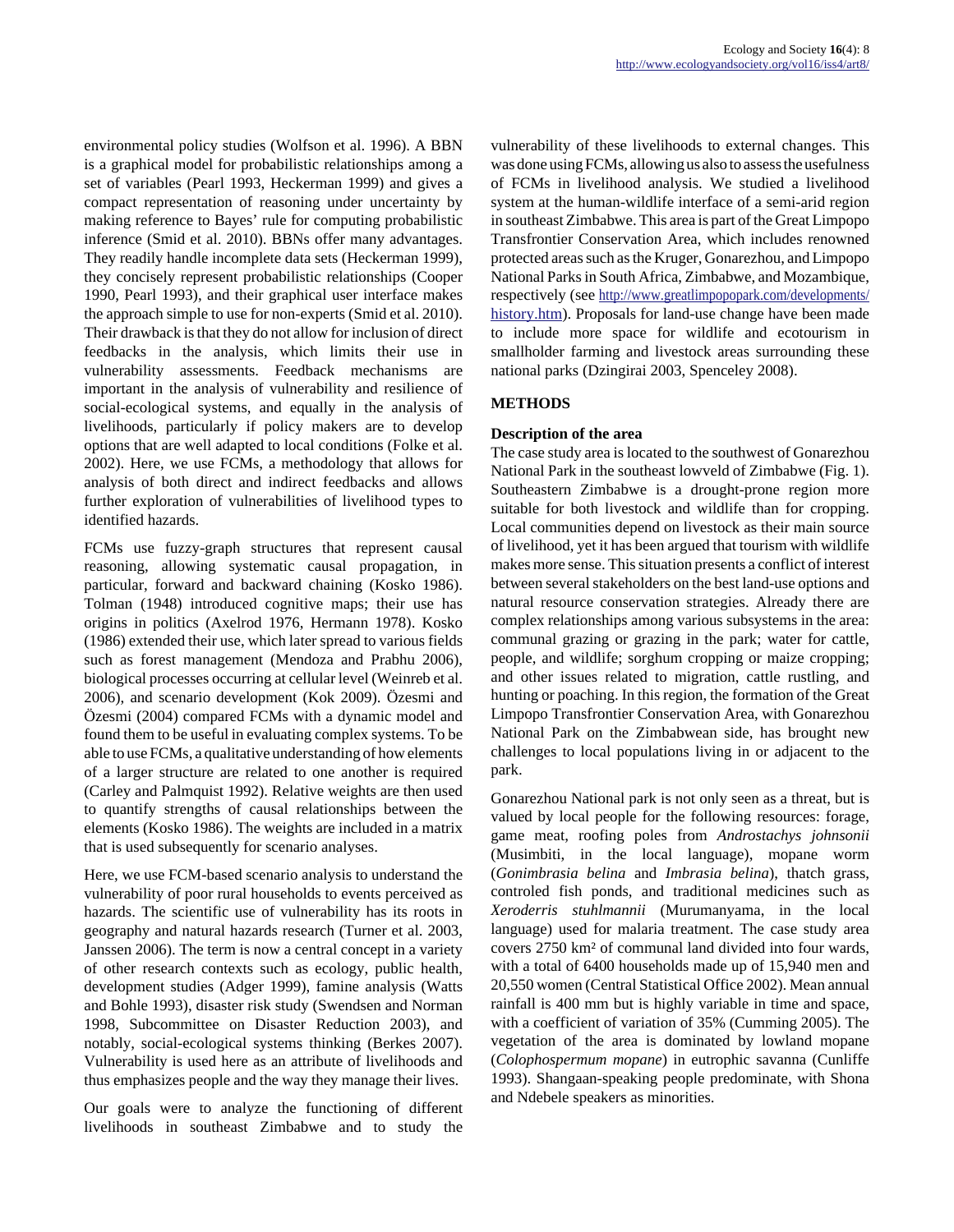**Fig. 1.** Location of the study area. Wards 11, 13, 14, and 15 are the communal areas surrounding Gonarezhou National Park and Gonakudzingwa small-scale commercial farms in southeastern Zimbabwe. Representative members who identified livelihood types and constructed corresponding fuzzy cognitive maps reside in the communal areas shown. Wards overlap with ward names given in the legend.



## **Application of fuzzy cognitive maps**

We used four steps to generate FCMs, each guided by a question:

- **1.** What are the defining variables of different livelihood types that local people and other stakeholders distinguish?
- **2.** How can we understand the structure of each distinguished livelihood type, i.e., the relations between the main assets, activities, and outcomes, as a simple model of interrelated variables?
- **3.** How do local people and other stakeholders perceive the effects of particular hazards on the defining variables of specific livelihood types?

**4.** Where do particular hazards, e.g., drought or unclear boundaries, affect the constituting variables of the different livelihood types? What consequences does this have for the assets, activities, and outcomes?

## **Definition of livelihood types**

The research process proceeded through four main stages (Fig. 2). Four groups of individuals were interviewed: local people (those who have a home and live in the study area), informants (people who are knowledgeable about livelihoods in the area but do not necessarily live there), focus group (a group of local people with knowledge about and interest in the particular topic of livelihood research), and stakeholders (organizations and individuals with an interest in natural resources and local livelihoods). Stakeholders could be working for public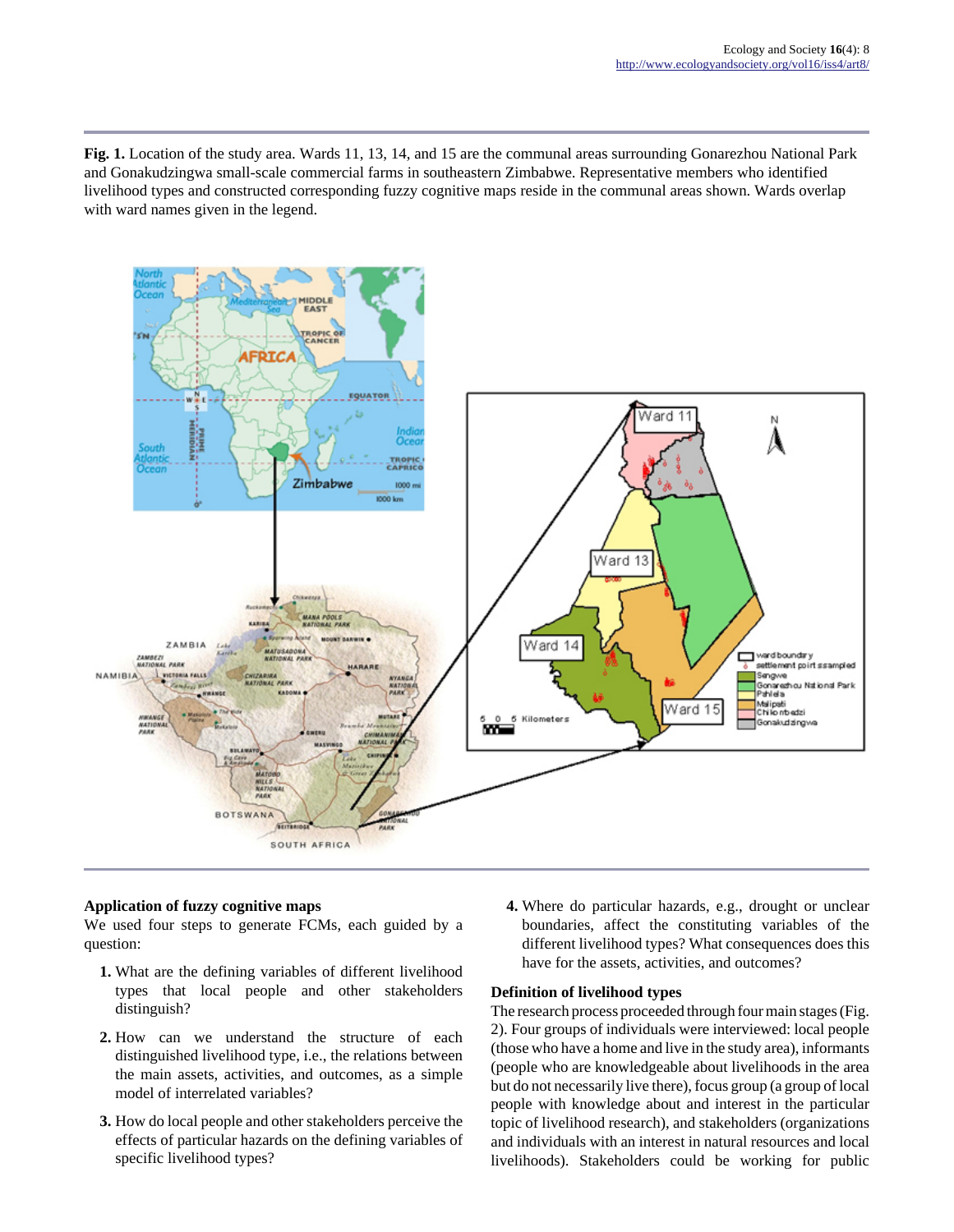**Fig. 2.** Four main stages of the research process that was used to understand the vulnerability of different rural livelihoods to hazards in southeastern Zimbabwe. FCM = fuzzy cognitive map.



interests such as governments, non-governmental organizations (NGOs), or traditional leaders, or for private interests such as conservancies or safari companies. Current livelihood types were identified based on a preliminary survey (*n* = 156) and two interviews with informants ( $n = 5$ ) and stakeholders ( $n =$ 17; Fig. 2, stage 1). During the preliminary survey, stakeholders and informants identified the characteristics that determine different livelihood types. The informants were selected randomly from lists of local people considered typical representatives who were deemed knowledgeable about the livelihoods under investigation. The characteristics identified led to an initial classification of livelihoods that was later refined through group discussions. Based on the initial livelihood classification, representative households (*n* = 9) of each livelihood type identified (*n* = 3) were selected for further study.

## **Definition of relational diagrams and matrices of fuzzy cognitive maps**

The general livelihood types were refined (Fig. 2, stage 2) by focus groups chosen randomly from lists of household heads of each livelihood type. Each focus group (*n* = 9) drew an FCM diagram to define the structure of its livelihood system. The facilitator showed the groups how to draw a relational diagram to be used within the FCM; then each participant drew an individual diagram on his/her own without interruption. The group then discussed and combined their individual diagrams to make one overall FCM diagram representative of their particular livelihood type. Input by stakeholders from local authorities, NGOs, government officials, and private organizations was used to refine the diagrams in iteration with each group, and the whole group decided on the final structure of the FCM diagram.

## **Scenario analysis**

Once the FCMs were finalized, stakeholders and focus groups came together to add strengths to the relationships in their maps (Fig. 2, stage 3) and to define possible scenarios to be analyzed using the FCMs (Fig. 2, stage 4). The variables and relationships of the FCM diagram were entered into a matrix. The relative weights given to relationships constitute the elements of the matrix. This means that the matrix is filled with numbers between −1 and 1 with quarterly divisions, where −1 means a very strong negative effect, 0 means no change in effect, and +1 means a very strong positive effect. Next, stakeholders and focus groups defined four scenarios after the effects of the drivers on the system were quantified. The four scenarios were chosen based on current expectations of climate change (i.e., a possible increase in the occurrence of extreme drought events) and policy options in the region, the latter of which is related particularly to migration issues. The four scenarios were: baseline, drought, border, and desirable.

*Baseline scenario:* Rainfall is normal according to area standards. There are few cases of damage by wildlife from the park. A possible and negotiable system allows local people to cross boundaries to access resources. Institutions are weak due to prevailing political and economic challenges. Political affiliation, for example, determines food access, and cattle rustling has become a complex issue with no solution in sight. In addition, there are few cattle dying, at least half of the planted crops reach harvesting stage, and remittances make a recognizable contribution to household cash and food.

*Drought scenario:* Rainfall is insufficient for cropping, and there is a high degree of uncertainty as to when it will rain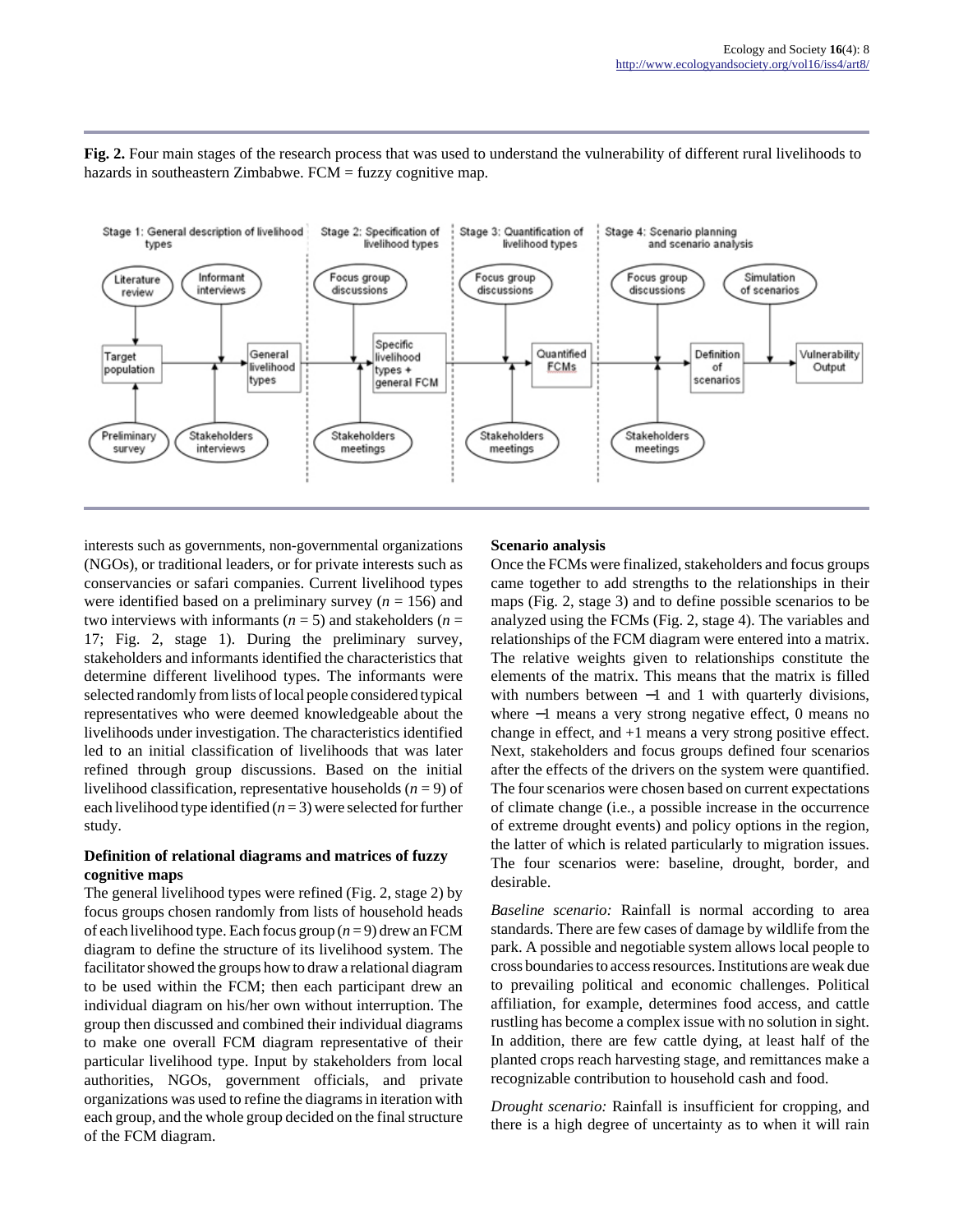next. There is no harvest from upland fields, many cows die, boundary crossing increases, remittances are increasingly important, and food is obtained from across boundaries. The effects of institutions, damage-causing animals outside the park, and unclear boundaries are represented in the same way as in the baseline scenario.

*Border scenario:* There are many restrictions on and monitoring of movements across boundaries (boundaries are clearer). There is drought, and all crops and many cows die. Boundary crossing is strongly restricted, so there is less inflow of remittances and less food coming from across boundaries. Institutions and damage-causing animals retain the same strength as in the baseline scenario.

*Desirable scenario:* Rainfall is sufficient for crops, and there is little uncertainty as to when it will rain next. There are few cases of damage by wildlife from the park, and there is a properly defined and targeted compensation strategy for households affected by damage-causing animals. Institutions become stronger in supporting households' access to food. Crops grow well, and all crops that are managed properly give a good harvest. Household cattle ownership increases. Boundaries have an acceptable priority window and mechanism for local people to access resources from either side (boundaries are unclear), and there is increased flow of remittances and food from outside the system boundaries into the household.

After defining the scenarios, the FCM models for the identified livelihood types were run to generate graphs quantifying relative changes in the important livelihood outcomes, cash and food in this case. The influence matrix defined by the focus groups and the stakeholders was the basis for the scenario analysis. To begin this process, an input vector, in which all variables and drivers are given values representing a certain scenario, was multiplied by the matrix. The values of the new output vector were rounded between −1 and 1 (here our approach deviates from the approach used by Van Vliet et al. 2010 and Kok 2009), and constituted a new input vector that was multiplied by the matrix. This process continues until the outcomes of the multiplication and rounding stabilize. The changes in the variables compared with their starting value of zero are interpreted as an increase (if positive) or a decrease (if negative) compared with the original situation. This indicates the importance of different feedbacks within the system under different scenarios.

Total food and available cash in the household were chosen by the focus groups as good indicators of the functioning of each livelihood type. Relative change in total food and available cash was compared with the baseline scenario (set at zero) and quantified. However, it must be noted that the two indicators, i.e., cash and food in the household, are not independent of each other. Families generate cash for buying food and sometimes sell food to get cash.

#### **Sensitivity analysis**

The relative weights given to the relationships between variables of the FCM are by definition uncertain. It is therefore important to assess how robust the outcomes of the scenario analyses are, taking into account this uncertainty. To make this assessment, we performed, for all scenario analyses, a sensitivity analysis in which we randomly varied the values of all weights in the three livelihood matrices within 20% of their value. In the sensitivity analysis, 1000 new FCM matrices were generated and were run for the scenario analysis of interest. The range of output values at each number of vectormatrix iterations generated were summarized by calculating the standard deviation of the 1000 values. We present the outcomes of the original FCM matrices together with the standard deviation, thereby giving insight into the robustness of the outcomes and how strongly they can be affected by changes in the weights of the relationships.

#### **RESULTS**

#### **Description of livelihood types**

Based on discussions with stakeholders and informants, three key factors were defined, which determined the classification of livelihood types.

- **5.** The value of cattle and relevance of numbers of cattle to a household.
- **6.** The value of cropping and the relevance of vlei areas to a household. Vlei is a term commonly used in southern Africa to mean low lying, gently sloping, treeless land that is seasonally waterlogged with seepage from high ground and rainfall and that contains drainage channels for the removal of excess run-off (Rattray et al. 1953, Ivy 1981). In many parts of central and southern Africa, vlei are also known as dambos.
- **7.** The value of off-farm activities and relevance of remittances to a household.

As a result, three livelihood types were identified: cattle based, crop-cattle based, and non-farm based (Table 1). Cattle-based, crop-cattle-based, and non-farm-based livelihoods constitute 12%, 41%, and 47% of the total local community, respectively  $(n = 156)$ .

#### **Specification of livelihood types**

Focus group discussions defined four building blocks that determined the structure of the different livelihood types: number of cattle in the household, total harvest, available cash, and fees (Fig. 3A). Fees is a variable that defines all payments that the household has to meet to function properly; this includes payments for hospital, grinding meal, school, and transport. After putting in the central building blocks in the overall scheme, the factors determining these key variables were identified (Fig. 3).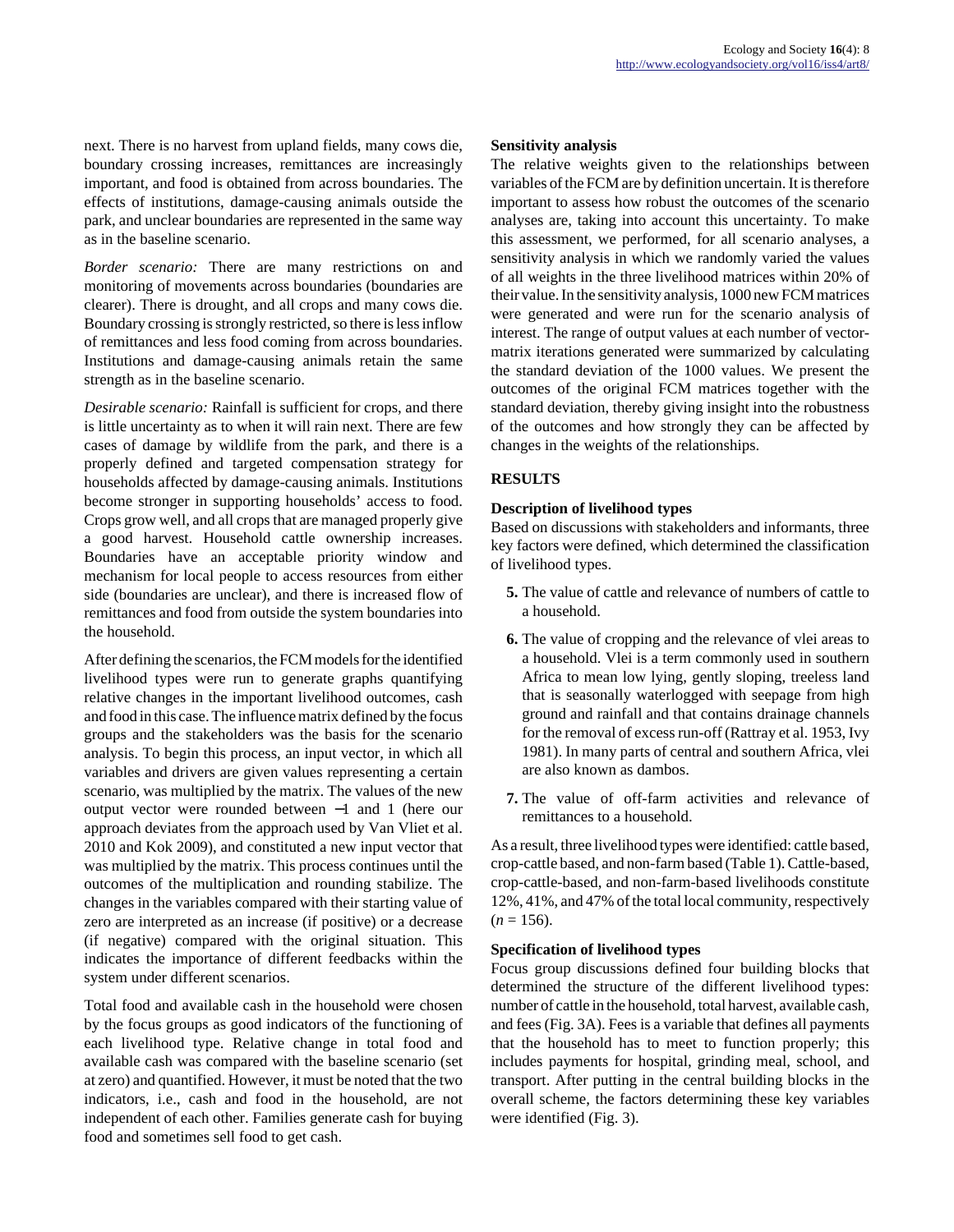**Table 1.** General description of livelihood types in southeastern Zimbabwe.

| Livelihood<br>type   | General attributes                                                                                                                                                                                                                                                                                                                                                                                                                                                                                                                                             | Coping strategies during drought                                                                                                                                                                                                                                                                                                                                                                                                                                                                                                                                                                                                                                               |
|----------------------|----------------------------------------------------------------------------------------------------------------------------------------------------------------------------------------------------------------------------------------------------------------------------------------------------------------------------------------------------------------------------------------------------------------------------------------------------------------------------------------------------------------------------------------------------------------|--------------------------------------------------------------------------------------------------------------------------------------------------------------------------------------------------------------------------------------------------------------------------------------------------------------------------------------------------------------------------------------------------------------------------------------------------------------------------------------------------------------------------------------------------------------------------------------------------------------------------------------------------------------------------------|
| Cattle based         | • Large kraal<br>• At least 20 cattle (median 30)<br>• At least one granary<br>• At least two ploughs and a Scotch cart<br>$\bullet$ Household head usually $> 50$ yr old and present<br>• Household head has primary education level<br>• Big homestead with at least one brick four-bedroom<br>house<br>• Family size average 15<br>• Cropping<br>• No problems sourcing inputs                                                                                                                                                                              | • Sell cattle (usually in Mozambique) or exchange cattle for<br>food<br>• Keep medicines for common diseases of cattle<br>• Usually rent grazing land from commercial farms of<br>Gonakudzingwa or migrate with the livestock to specific<br>distant areas with better grazing and water points<br>• Loan some cattle to those in need to save on labour<br>demands for watering cattle using buckets<br>• Use Zhombwe† tubers for cattle most affected by drought<br>• Ferry relief food (for a fee) for those benefitting from<br>donors<br>• Hire labor in times of labor constraints                                                                                       |
| Crop-cattle<br>based | • Average size kraal<br>$\bullet$ < 20 cattle (median 10)<br>• At least one granary<br>• One or two ploughs and a Scotch cart<br>• Household head 40-50 yr old and present<br>• Household head has infant to junior primary education<br>level<br>• Average to small size homestead in poor households<br>• Family size average 10<br>• Balance land size for cropping between dry land and vlei<br>areas<br>• Cash for inputs and how to get inputs to farm are<br>problems                                                                                   | • Sell other livestock species besides cattle in drought years<br>• Exchange food for cattle in good years<br>· Buy cattle with extra cash<br>• Value wetter areas like the Banyeni (fertile, low-lying flat<br>areas that can retain moisture longer than surrounding areas)<br>and the Gumbini (river banks) for cropping<br>· Borrow cattle from some cattle farmers in times of need<br>• Harvest wild fruits (especially around Pfungwe, an area<br>with fruit trees along the Limpopo river)<br>• Dig Zhombwe tubers to feed cattle; rent grazing areas or<br>graze cattle inside park illegally<br>· Get donor assistance, plant more sorghum, use traditional<br>seeds |
| Non-farm<br>based    | • Small or no kraal<br>• Small thatched round huts to four-bedroom houses with<br>corrugated iron roof, in most cases they have aerials for<br>access to the phone network<br>• 0 to 10 cattle (median 1)<br>• No granary<br>• Receive remittances<br>• Crop in wetter areas and have a permanent garden<br>• Usually no farming equipment (but may own a bicycle)<br>• Household head < 40 yr old and away most of the time<br>• Household head has infant education level<br>• Average to small size homestead in poor households<br>• Family size average 5 | • Rent cattle from those with many<br>• Brew beer or make traditional dishes and invite others<br>neighbours to plough, plant, and eat together at one function<br>• Increase off-farm activities<br>• Receive steady remittances<br>• Hire out labor within and outside Zimbabwe<br>• Get food aid (only if on the perceived poorer side of this<br>livelihood type                                                                                                                                                                                                                                                                                                           |

†Zhombwe (*Neorautanenia amboensis* Schinz) is a perennial, leguminous, mostly erect herb or shrublet producing purple flowers on often trailing stems averaging 0.82 m in height. It forms an underground tuber of up to 35 kg (70% water) that has been given to cattle as feed and medicine during droughts in southeastern Zimbabwe since the 1991–1992 drought.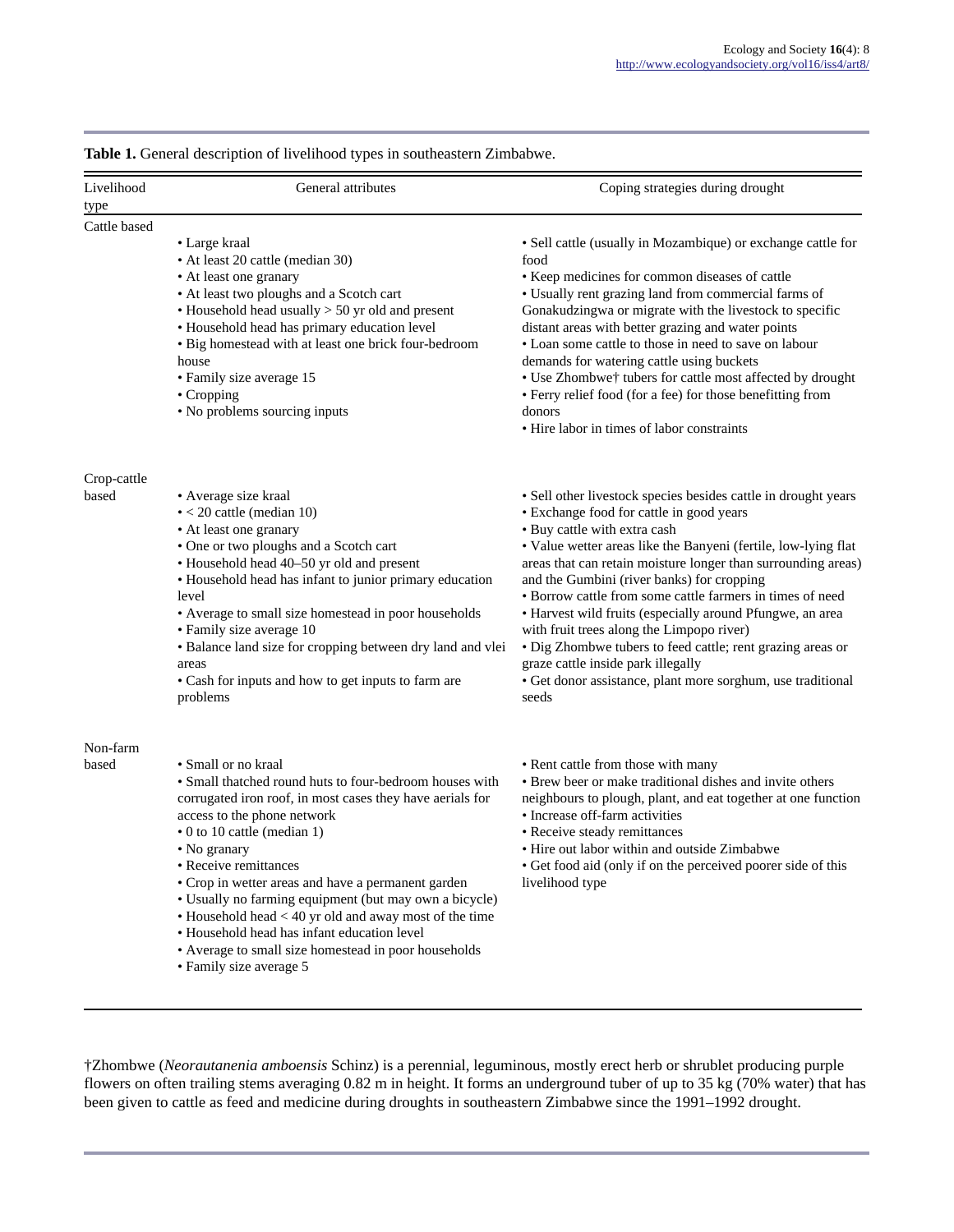**Fig. 3.** Stepwise construction of a cattle-based rural livelihood system in southeastern Zimbabwe using fuzzy cognitive maps. (A) The central building blocks of the overall scheme. (B) Variables affecting the amount of cattle in the household are added to the central building blocks. (C) Variables determining total crop harvest are added. (D) Drivers determining the functioning of the system are added. Gray boxes are key indicators of the functioning of the livelihood; white boxes are variables; white circles are system drivers.



## **Quantification of livelihood types**

*Cattle-based livelihood system*

The cattle-based livelihood system has a relational diagram of intermediate size (Fig. 4, Table 2). Cash is arguably the most important variable for securing food in a household, basically acquired from the sale of cattle. This cash is mostly used to buy food; some is reinvested in cattle through purchases of drugs to keep them in good health and through direct purchases of cattle after a good harvest. The positive feedback within the system means that more available cash leads to more cattle in the household, resulting in more cattle being sold and more cash available to buy food during drought years. Replacement cattle keep the household going in a good crop production year.

Damage-causing animals outside the national parks reduce the number of cattle directly through depredation and indirectly through disease. Disease affects cattle productivity by reducing the growth rate and reproductive potential. The incidence of disease increases with the severity of drought. Drought reduces forage availability, forcing the already weak animals to graze in contact with soil, exposing them to infectious diseases. To alleviate the loss of cattle due to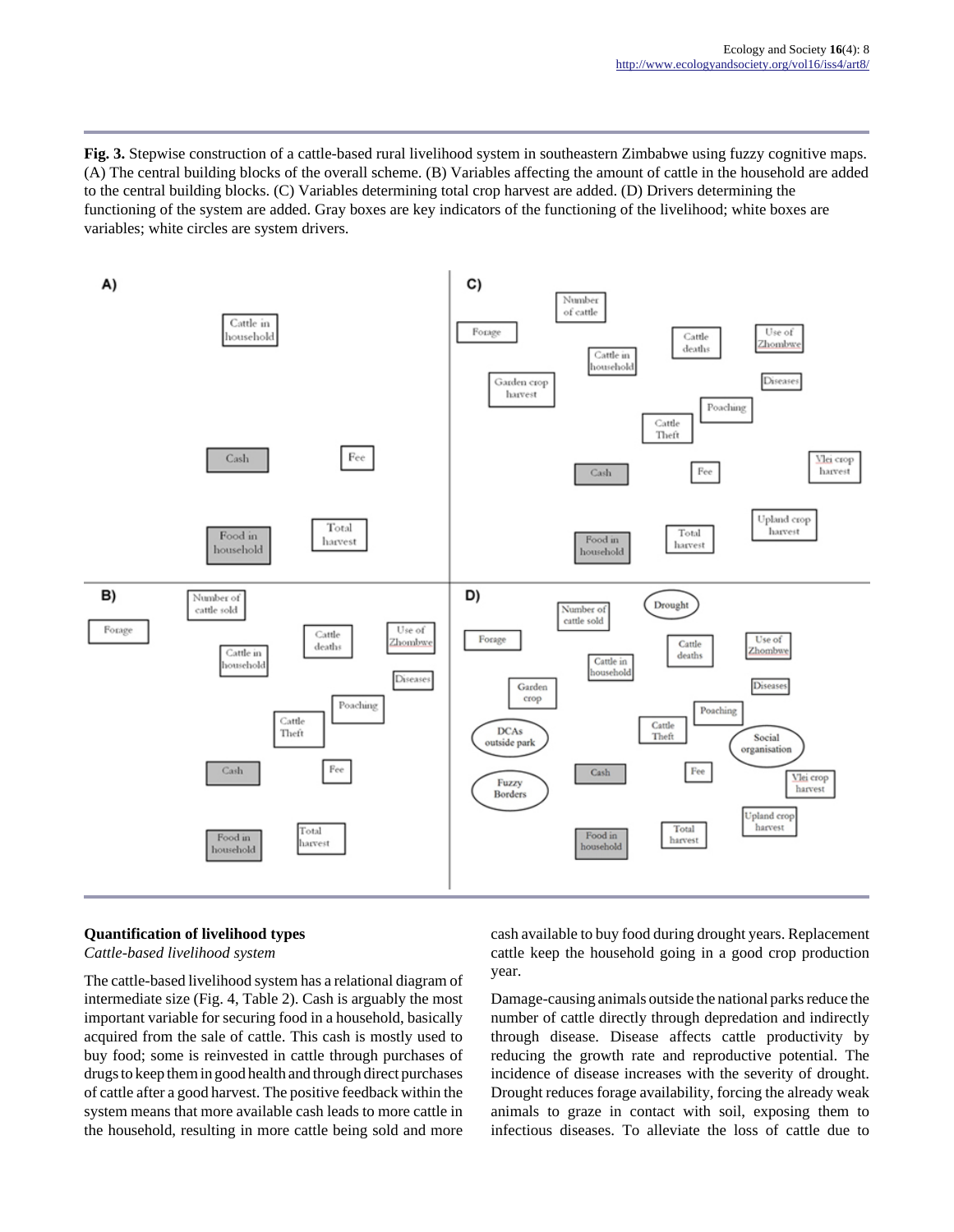**Fig. 4.** Fuzzy cognitive map of the cattle-based livelihood type. Grey boxes are key indicators of the functioning of the livelihood; white boxes are variables; white circles are system drivers. Numbers given are influences between factors, where red font indicates negative relationships, and black font indicates positive relationships.



disease, dip-tank committees (a form of social organization) facilitate easier and cheaper access to livestock drugs. In extreme drought years, Zhombwe (*Neorautanenia amboensis* Schinz)becomes more important; this is a perennial leguminous shrublet that forms underground tubers of up to 45 kg (74% water) that are fed to cattle during droughts in southeastern Zimbabwe. Zhombwe is used only to save priority breeding stock from dying because much labor is required to dig up the tubers (C. Murungweni, J. Andersson, M. T. van Wijk, I. Gwitira, and K. E. Giller, *unpublished manuscript*).

Most of the household food for people in the cattle-based livelihood comes from upland fields, which are strongly and negatively affected by drought.

**Table 2.** Key characteristics of fuzzy cognitive map diagrams and matrices.

| Characteristic                  | Livelihood type |                               |       |
|---------------------------------|-----------------|-------------------------------|-------|
|                                 | Cattle<br>based | Crop-cattle Non-farm<br>based | based |
| Number of variables             | 19              | 21                            | 15    |
| Number of connections           | 42              | 51                            | 38    |
| Sum of all positive connections | 26              | 35                            | 27    |
| Sum of all negative connections | 22              | 21                            | 14    |
| Density†                        | 0.12            | 0.13                          | 0.18  |

 †Density is the number of connections in the matrix divided by the maximum number of connections possible (Van Vliet et al. 2010).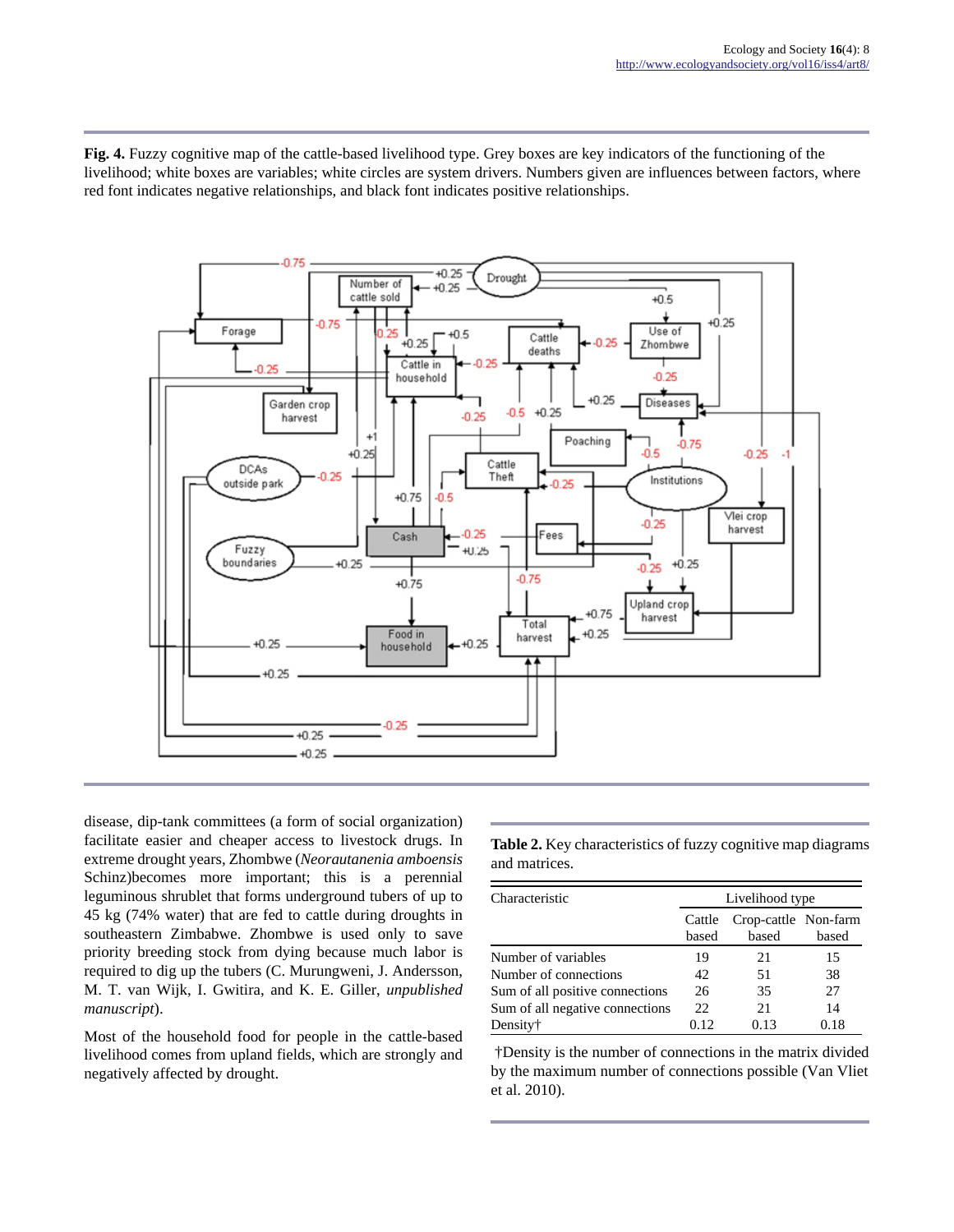#### *Crop-cattle-based livelihood system*

The crop-cattle-based livelihood system has the most variables and connections of the three systems (Fig. 5, Table 2). Total harvest is the most important variable for securing food. Game meat, household gardens, crops from vlei areas, and small stock such as goats and chickens are important for earning cash during droughts. External inputs largely include seed, fences, and diesel for irrigation. Seed, especially groundnut and sometimes maize, is in short supply after a drought year, so people seek seed from outside the livelihood system boundaries. Cattle are mainly used for draft power, so the number of cattle sold is secondary. However, cropping is given less attention as the number of household cattle increase.

Vlei areas are highly valued for food production during drought years (Rattray et al. 1953) when upland fields produce nothing. Damage-causing animals outside the park directly reduce total harvest: elephants and wild pigs invade crop fields, pangolin feed on watermelon, and birds (notably quelea) attack small grain crops. The availability of labor determines the total food harvest. More labor results in more harvest, but more harvest reduces the labor problems of a household: with more food, a household can pay for labor with food.

After a poor harvest, most household members begin the season by working for richer families to obtain food, losing time for their own cropping. This decreases their chances of getting a good harvest during a season that follows a drought year. The recovery path should be long and complex. However, *Humwa,* a system whereby a household prepares beer and food and then invites neighbors to help with plowing, weeding, or harvesting, smoothens labor peaks, especially for labor-constrained households. *Kuronzera/kupfuwisa,* a common practice of renting cattle to those in need by those who have many, helps households who lost cattle during a drought and those with no cattle at all to continue cropping. These two practices are good examples of how social arrangements help to reduce drought effects. People with more food can hire labor, and fewer restrictions at boundaries allows for greater flexibility in accessing food across boundaries. More total harvest results in reduced cattle theft, not only because households can employ someone to herd the cattle, but also because fewer people risk stealing.

#### *Non-farm-based livelihood system*

The non-farm-based livelihood system has the fewest variables and connections, although the density is highest of the three FCM matrices (Fig. 6, Table 2). Available cash and donor food are the most important variables for securing food in the household. People with a non-farm-based livelihood system value off-farm activities and remittances, which is a major difference with the other two systems. Drought is the major driver of off-farm activities.

Households belonging to this system do not have cattle of their own and so do not sell cattle. The number of cattle in the household (often obtained through *kuronzera/kupfuwisa*) plays a role in cropping and in bringing food directly into the household.

Unclear boundaries determine how remittances contribute to cash and food for the household. Remittances decrease with increases in the amount of food harvested. Fewer people need to buy food in a good harvest year. The harvest comes mainly from vlei areas and gardens. Donor food is important as a source of food in the household, but it is largely reduced in a good harvest year in the region and is not available to households that receive remittances.

#### **Scenario analysis**

Weights were given to the settings of the different scenarios (Table 3) by increasing the effect  $(+1)$ , reducing the effect (−1), or setting it to half strength (±0.5). Graphical output of the FCM models for cash availability in the cattle-based (Fig. 7A) and crop-cattle-based livelihoods (Fig. 7B) cover the three scenarios Drought, Border, and Desirable in relation to the baseline scenario. After an initial transition period, the model outcomes stabilize at a certain value, which represents change in the output variable relative to the baseline scenario.

**Table 3.** Strength of the driver of livelihood functioning by scenario type as identified and described by local people and their stakeholders in southeastern Zimbabwe.  $1 = \text{very strong}$ in relation to Baseline scenario.

| Driver                                         | Baseline<br>scenario† | Drought<br>scenario | Border<br>scenario | Desirable<br>scenario |
|------------------------------------------------|-----------------------|---------------------|--------------------|-----------------------|
| Drought                                        |                       |                     |                    | -1                    |
| Damage-<br>causing animals<br>outside the park |                       | 0                   |                    | $-0.5$                |
| <b>Border</b><br>restrictions                  |                       | 0                   | -1                 |                       |
| Institutions                                   |                       |                     |                    |                       |

 †The Baseline scenario is the reference point; all strengths are therefore set to zero.

The outcomes of the scenarios show the shortest, smoothest transition period for the cattle-based livelihood type (Fig. 7A). This signifies that the system is less complex and has weaker feedbacks than the crop-cattle-based livelihood type (Fig. 7B). After the transition period, the amount of cash in the cattlebased livelihood type stabilizes at around 0.3 in the Desirable scenario, which indicates a clear improvement in cash availability compared with the Baseline scenario and better cash availability compared with the Drought and Border scenarios. Although the uncertainty of the exact value of the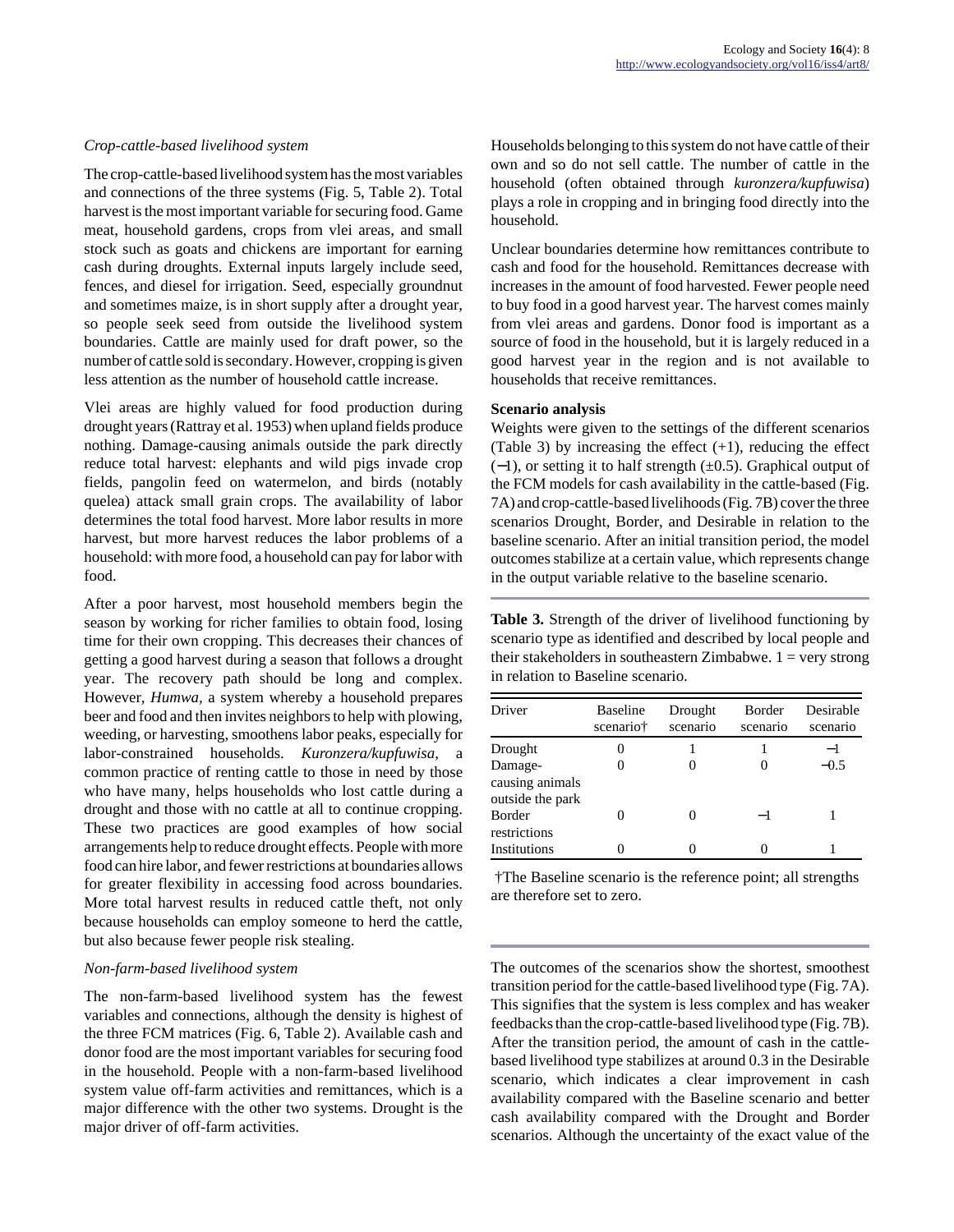**Fig. 5.** Fuzzy cognitive map of the crop-cattle-based livelihood type. Grey boxes are key indicators of the functioning of the livelihood; white boxes are variables; white circles are system drivers. Numbers given are influences between factors, where red font indicates negative relationships, and black font indicates positive relationships.



variable representing the amount of cash is large, signified by a wide band determined by the standard deviation of the 1000 runs performed in the sensitivity analysis, it is clear than an increase in the amount of cash is a robust outcome. Separate sensitivity analyses in which the weights of individual relationships were varied showed, not surprisingly, that the outcomes of the FCM analyses are especially dependent on the relationships with high weights and that changes in the values of these weights can have significant effects on the outcomes of the FCM analyses (results not shown). In the Drought scenario, the amount of cash becomes slightly better than in the Baseline scenario because farmers start selling cattle; thus, although the cash situation improves, the number of cattle decreases. In the Border scenario, it is more difficult to sell cattle (and prices go down); therefore, the households' cash situation deteriorates (Fig. 7A).

For the crop-cattle-based livelihood system, the different scenarios resulted in clear differences in cash availability (Fig. 7B). The outcomes of the crop-cattle-based livelihood system have a longer, haphazard transition period, which indicates that the system is more complex and has stronger feedbacks than the cattle-based livelihood. After the transition period, the amount of cash in the crop-cattle-based livelihood stabilizes at around 0.4 in the Desirable scenario, a clear improvement in the cash availability compared with the Baseline scenario. However, the Drought scenario (stability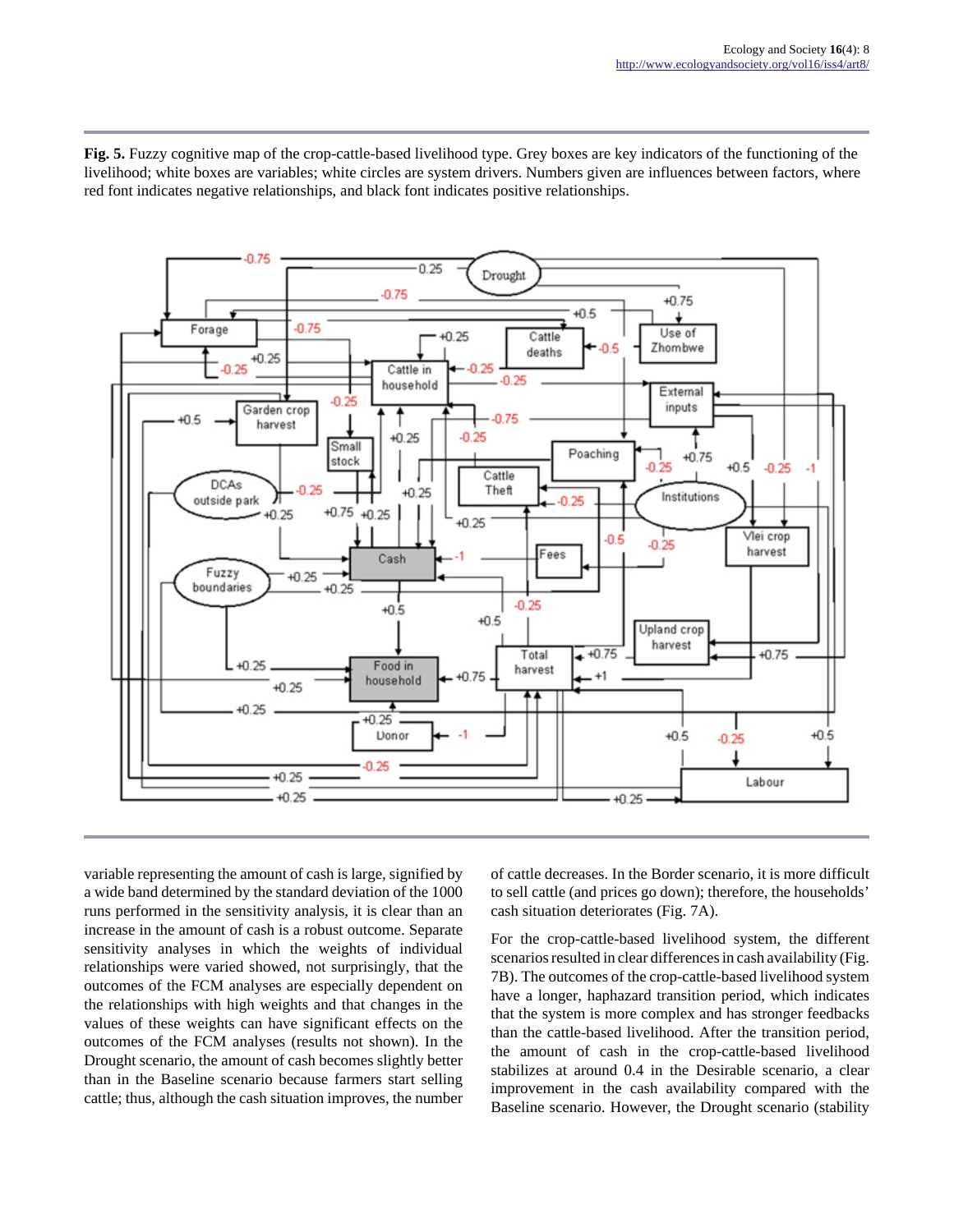**Fig. 6.** Fuzzy cognitive map of the non-farm-based livelihood type. Grey boxes are key indicators of the functioning of the livelihood; white boxes are variables; white circles are system drivers. Numbers given are influences between factors, where red font indicates negative relationships, and black font indicates positive relationships.



value of −0.35) and the Border scenario (stability value of −0.45) both show a clear reduction in available cash in the household. People rely on their garden for food and cash and also sell small livestock across the border. Thus, if the boundaries are closed, cash availability is further reduced. The difference between the stability values shows that the cropcattle-based livelihood has a more sensitive cash situation than the cattle-based livelihood.

To assess the overall effects of the scenarios on cash and food availability in the three livelihood types, the stabilized FCM outputs were determined for cash (Fig. 8A) and for food (Fig. 8B). The cash and food situation of the crop-cattle-based livelihood shows the most sensitivity to changing conditions. In all cases, food availability is strongly reduced in the Border scenario and strongly increased in the Desirable scenario. The Border scenario was the worst scenario. The non-farm-based livelihood was least sensitive.

## **DISCUSSION**

## **Utility of fuzzy cognitive maps in livelihood analysis**

The framework presented here provides a graphical representation of the most important factors within the livelihoods and how these factors interact, and forms a basis to analyze the vulnerability of livelihoods to external changes. When using FCMs, the presence of certain factors and relationships have to be made concrete; therefore, the consequences of the representation chosen by the researcher based on the input of local people and stakeholders can be quantified. As such, FCMs can be used as a tool to represent the outcomes of a qualitative study of livelihoods and is a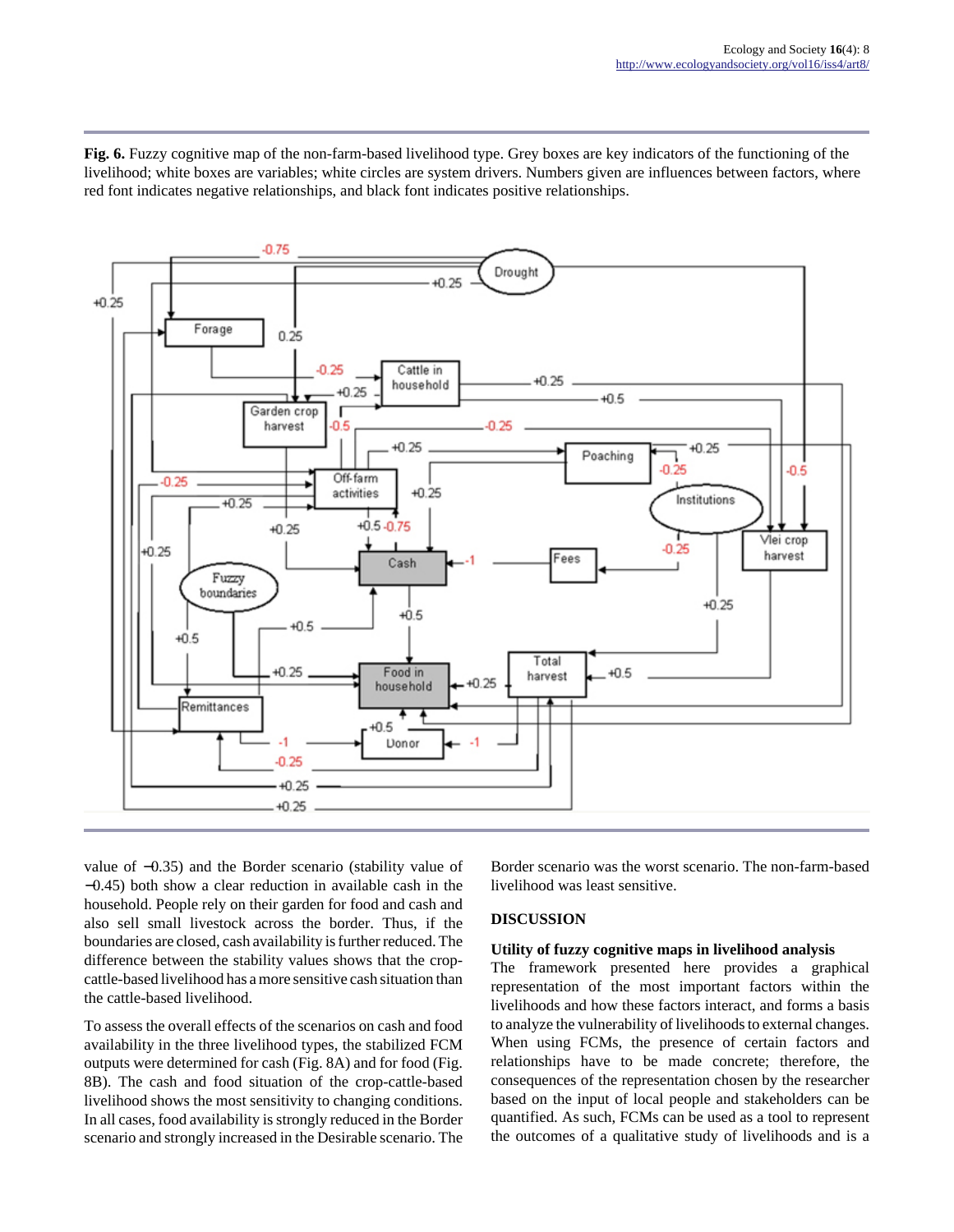promising tool for formalizing systems knowledge. The process of data acquisition is intensive and time consuming due to the many steps involved and the broad consultation required during the early stages of FCM development.

**Fig. 7.** Output of the Drought, Border, and Desirable scenarios relative to the Baseline scenario. The x-axis indicates the number of vector-matrix iterations; the length of the transition period, therefore, shows how many matrix multiplications are needed to take into account all of the feedbacks that exist within the system. The y-axis indicates the value of cash for cattle-based livelihoods (A) and cattlecrop-based livelihoods (B) relative to the Baseline scenario. Light gray bands represent the standard deviation of the ensemble scenario simulations in the sensitivity analysis.



## However, the iteration process makes the process sufficiently robust to generate a deeper understanding of the underlying factors determining livelihood types and their function, as observed by Van Vliet et al. (2010). Furthermore, the process requires close interaction among researchers, local people, and other stakeholders throughout. This enhances wider

acceptance and ownership of the output by the intended users, who negotiate what is relevant and should be included. In this way, hidden knowledge is revealed and insights are gained that cannot be generated through working separately with individuals. A structured, semi-quantitative understanding of the system perceptions of a group of participants is one of the strengths of FCMs (Van Vliet et al. 2010). The interactions involved in developing FCMs present an opportunity for knowledge synthesis among stakeholders.

In the scenario analyses, FCMs indicate the direction in which the system will move given certain changes in the driving variables and also give an idea of the magnitude of system fluctuations after a disturbance. The sensitivity analysis shows how robust each of the outcomes is and is therefore useful in interpretation. Using FCMs in the scenario analysis was powerful because local people and other stakeholders could understand what was meant with each scenario and could relate to the outputs that were generated by the FCMs. By using peoples' experiences, we make use of trends relevant to the affected group targeted for analysis. FCMs also have weaknesses as tools for livelihood analysis (Özesmi and Özesmi 2004, Kok 2009). Simulation output of FCMs shows values only in relative terms. Because it is not a dynamic modeling tool, FCMs do not give insight on how long it takes the system to self-organize after disturbance, for example, when cattle die in a drought, or how long it takes the affected household to return to a normal way of life. These two limitations, i.e., being non-quantitative and non-dynamic, mean that FCMs can be used as an initial methodology to obtain insight into the behavior of the system and to indicate the equilibrium states of the system. It can be followed by more in-depth methods such as simulation modeling, with their associated data demands, if researchers want to have quantitative predictions of system behavior over time.

## **Functioning and vulnerability of livelihoods in southeastern Zimbabwe**

In the case study presented, three key livelihood types were distinguished: cattle based, crop-cattle based, and non-farm based. The analyses showed that people in each livelihood are affected by hazards and react differently to resulting change: their vulnerability to change differs. For example, drought affects those depending on land resources more than those depending on the wider economy. Climate change is well documented as one of the major stressors of livelihood systems in semi-arid regions, but the analysis of vulnerability by the FCM method showed that issues of policy such as changing situations at borders can result in problems of greater magnitude than drought. In assessing the vulnerability of dryland pastoral systems to climate change, Dougill et al. (2010) found that qualitative issues of policy increase the vulnerability of poorer communal pastoralists.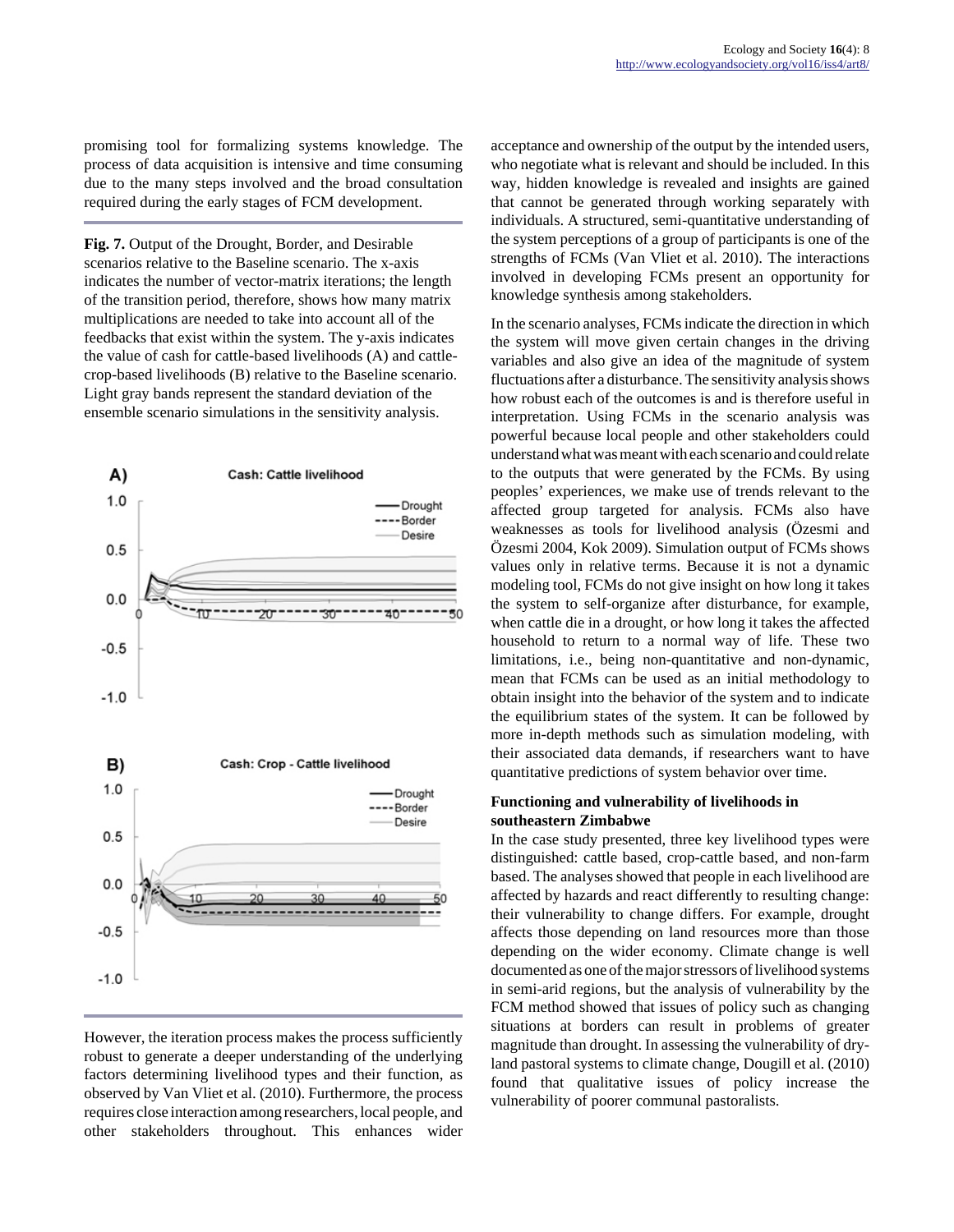**Fig. 8.** Output of the Drought, Border, and Desirable scenarios for the cash situation (A) and food situation (B) of the different livelihood types in southeastern Zimbabwe lowveld. The x-axis indicates the scenario. The y-axis indicates the value for cash (A) and food (B), relative to the Baseline scenario. Error bars indicate the standard deviation of the ensemble scenario simulations in the sensitivity analysis.



The assessment of livelihood vulnerability indeed brings insight into where policy makers can focus to improve if winwin situations, as proposed within the Great Limpopo Transfrontier Conservation Area, are to be realized.

It is generally accepted that cattle play a central role in the livelihoods of people living in marginal areas (Kinsey et al. 1998, Cumming 2005). Our results qualify this general statement. We found that in the southeastern lowveld, the number of cattle owned by a household is especially important. Herd size is not merely a sign of wealth, it is indicative of different production orientations. It is a defining variable for local people when asked to distinguish among different livelihoods. Having many cattle reduces a household's vulnerability, as it is a source of instant cash (plowing for cash, transportation, sale) without immediately jeopardizing the household's productive capacity in crop cultivation. The number of cattle spans used by a household determines the area that can be planted and how fast this can be done. Timely planting is a major factor in crop success in areas of marginal rainfall (Nyamudeza 1999). Besides cattle, polygamous marriages and large families are a sign of wealth, especially among the Shangaan speaking people, for whom large families are subsequently associated with a cattle-based livelihood.

#### **Livelihood vulnerability and drought**

In southeastern Zimbabwe, droughts are usually associated with outbreaks of livestock disease, especially tick-borne disease, lumping skin, and foot and mouth disease (FMD). Limited grazing outside the national park and dried-up watering points in the dry season and in drought years result in greater concentrations of animals on the limited resources. Consequently, the likelihood of buffalo-livestock interactions and disease transmissions, especially at watering points, increases. Buffalo are reservoirs for ticks and FMD; mixing of buffalo and cattle increases the chances for tick-borne diseases and FMD outbreaks. Whereas the more wealthy households can afford to invest in vaccination and treatment, poorer households rely more on traditional medicines, usually from protected shrubs and trees within Gonarezhou National Park. To reduce FMD outbreaks, movement of cattle into nonaffected areas is restricted; however, this depresses cattle sales and prices. Yet, as long as park and international boundary controls are limited, such effects of disease can be mitigated. Both traditional remedies for cattle diseases and cattle markets in Mozambique remain accessible, even though these options are illegal. Increased boundary controls thus increase vulnerability to drought, especially for poorer cattle owning households.

Whereas droughts deplete both food resources and cash in cattle-crop-based livelihoods, as food needs to be purchased, we found that cash and food availability tends to increase for non-farm livelihoods in times of drought. To understand this, one must appreciate the ways in which these livelihoods are linked to the wider economy. Their cash situation tends to improve because droughts induce these households to sell homemade crafts in nearby towns like Chiredzi, Beitbridge, and Masvingo, or abroad, or to seek temporary employment in Mozambique and South Africa, where household members often already work. The sale of crafts and labor outside the area enhances the improved food situation during drought. Whereas wealthy households with cattle-based livelihoods can raise cash to purchase food during drought, their food situation usually deteriorates as local supplies run out. Households with non-farm-based livelihoods are better positioned to deal with this situation. They purchase and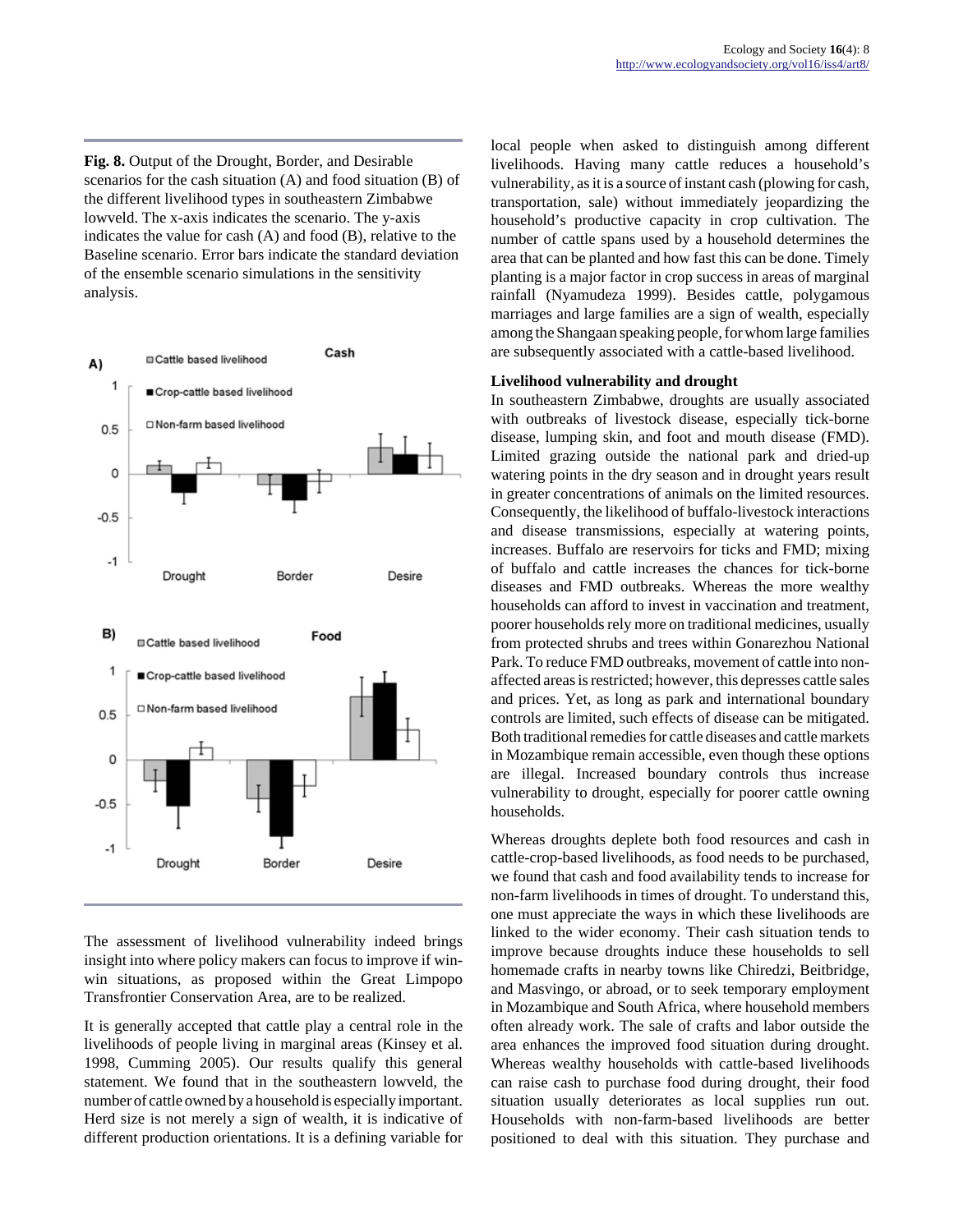transport food from further away. Truck deliveries of food from relatives working outside the country is but one example of how these livelihoods are embedded in wider networks of economic exchange.

FCMs proved to be a powerful tool, especially in the analyses of drought effects on livelihood functioning. Because of the incorporation of important feedback mechanisms like the sale of cattle, FCMs revealed the difference between indicators that are affected directly by drought (e.g., food selfsufficiency) and variables in which the buffering capacity of the household plays an important role (e.g., cash). Without the incorporation of feedbacks such as the sale of cattle, a livelihood analysis would overestimate the vulnerability of the livelihoods to drought. In this respect, FCM compares favorably to tools like Bayesian belief networks. If more quantitative information is available, other techniques like dynamic systems modeling can be used (e.g., Dougill et al. 2010), but it is attractive to start an analysis with a rapid and easily applicable tool like FCM, in which knowledge of both the "soft" and "hard" sides of science can be incorporated, followed by more in-depth assessment of the individual relationships.

In drought-prone areas, livelihoods dependent on crop cultivation are the most vulnerable. In the southeastern lowveld, such livelihoods face the additional risk of crop destruction by elephants and other wildlife. Crop-cattle-based households deploy several strategies to reduce these vulnerabilities. They crop larger areas, plant as much as they can in a short period of time, and with subsequent rains grow different drought-tolerant varieties of staple crops (maize and sorghum), practice dry-planting of sorghum to benefit from the first rains, reduce labor peaks at the beginning of the season, and replant up to three times if necessary. This was also observed and described by Nyamudeza (1999). The practice of continuous planting can, however, cause a shortage of planting material, increasing vulnerability in the next season. Thus, a preference for open pollinated maize varieties and limited boundary controls is understandable; the latter allows for purchase of seed from farmers across the border.

In the context of the development of the Great Limpopo Transfrontier Conservation Area, there is another reason why boundaries and their control are particularly relevant for understanding the vulnerability of livelihoods, especially crop-cattle-based ones. In addition to the above-mentioned strategies to reduce the risk of crop failure, crop farmers prefer to plant crops in different locations. Vlei areas are preferred locations because they are low lying and retain moisture longer than do upland areas. When drought wipes out a crop in upland fields, crops grown in the vleis still yield; conversely, when too much rainfall swamps vlei areas, better-draining upland areas produce yield.

A special kind of vlei in the southeastern lowveld of Zimbabwe is the Banyeni, or flood plains. In addition to water from rainfall and run-off, flood plains also receive water and alluvium when the river floods. An important area of Banyeni lies within the proposed Sengwe-Tchipise wildlife corridor, which would to connect Gonarezhou National Park directly to South Africa's Kruger National Park as part of the Great Limpopo Transfrontier Conservation Area. The wildlife corridor is likely to cause people in Sengwe to be displaced and will increase the presence of wildlife. People in Sengwe fear its development, as they are not compensated for destruction of crops by wildlife.

Crop-cattle-based livelihoods appear to be most vulnerable to such redefining of boundaries. Grazing areas will be reduced, and risk of wildlife-livestock disease transmission is likely to increase. Because the corridor is likely to reduce access to natural resources such as fish ponds, the fruit belt known locally as *pfungwe,* and bird sanctuaries, in addition to constraining (illegal) border crossings, this will negatively affect the dependence of non-farm-based livelihoods on nonagricultural sources of food and income in the area and across the border in South Africa.

## **CONCLUSIONS**

FCMs successfully give semi-quantifiable information concerning the nature (increase or decrease) and magnitude by which a livelihood system changes under different scenarios. However, they do not explain the recovery path quantitatively in relation to time and pattern (e.g., how long it takes for cattle to return to desired numbers after a drought). We found that the interactive nature of FCMs reveals hidden knowledge and insights that improve the understanding of the complexity of livelihood systems in a way that is better appreciated by stakeholders. Analysis of vulnerability using the FCM method showed that issues of policy such as changing situations at borders can strongly aggravate vulnerability to climate change by increasing the drought sensitivity of livelihoods. FCMs can assist in effective communication platforms to involve communities in project participation and benefit sharing.

*Responses to this article can be read online at: <http://www.ecologyandsociety.org/vol16/iss4/art8/responses/>*

#### **Acknowledgments:**

*This research was funded through the International Research and Education Fund (INREF) of Wageningen University through the Competing Claims on Natural Resources programme (see www.competingclaims.nl).*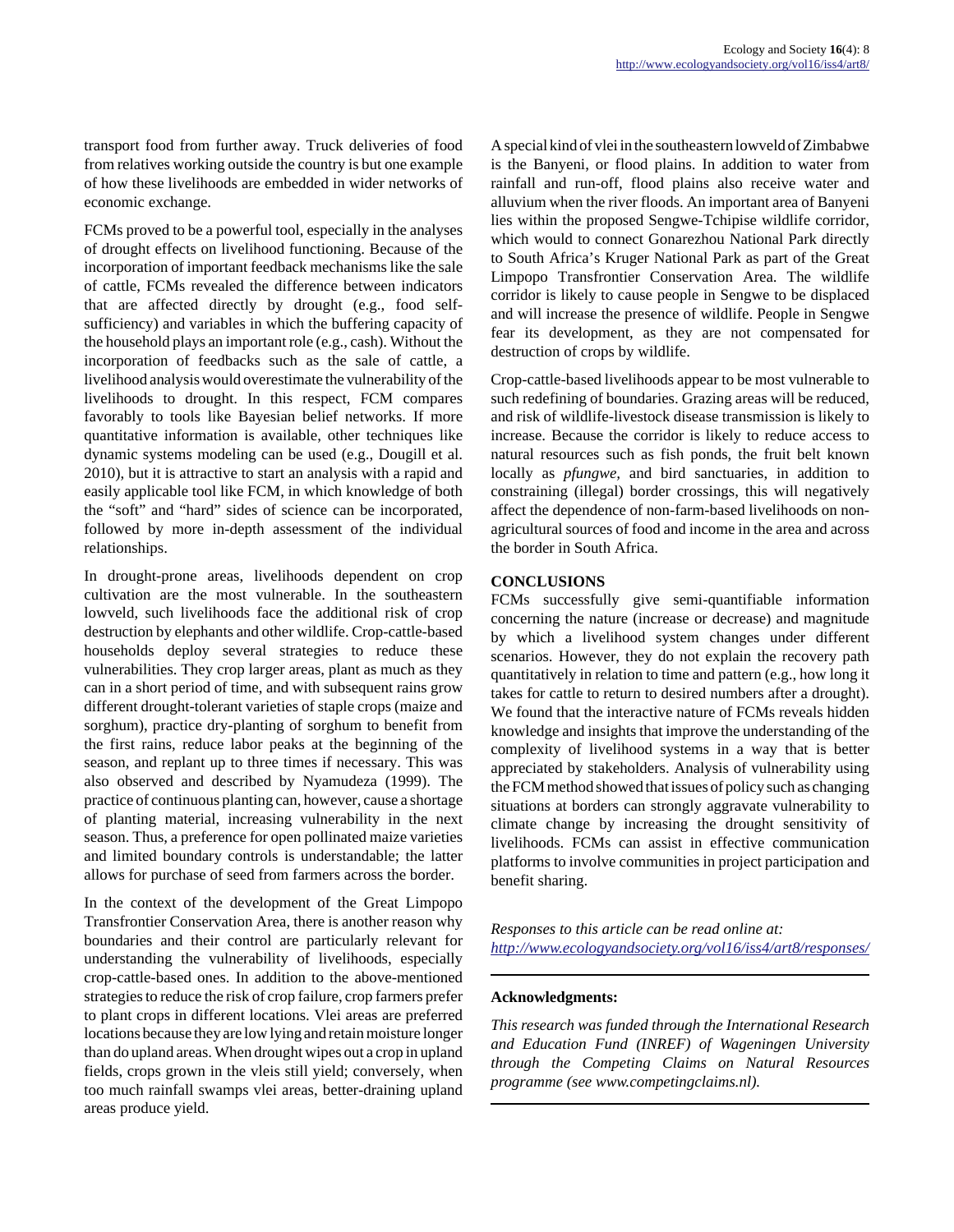# **LITERATURE CITED**

Adger, W. N. 1999. Social vulnerability to climate change and extremes in coastal Vietnam. *World Development* 27 (2):249-269.

Adger, W. N. 2000. Social and ecological resilience: are they related? *Progress in Human Geography* 24(3):347-364. [http:/](http://dx.doi.org/10.1191/030913200701540465) [/dx.doi.org/10.1191/030913200701540465](http://dx.doi.org/10.1191/030913200701540465)

Axelrod, R., editor. 1976. *Structure of decision: the cognitive maps of political elites.* Princeton University Press, Princeton, New Jersey, USA.

Berkes, F. 2007. Understanding uncertainty and reducing vulnerability: lessons from resilience thinking. *Natural Hazards* 41(2):283-295. [http://dx.doi.org/10.1007/s11069-00](http://dx.doi.org/10.1007/s11069-006-9036-7) [6-9036-7](http://dx.doi.org/10.1007/s11069-006-9036-7)

Carley, K., and M. Palmquist. 1992. Extracting, representing, and analyzing mental models. *Social Forces* 70(3):601-636. <http://dx.doi.org/10.2307/2579746>

Castella, J.-C., Tran Ngoc Trung, and S. Boissau. 2005. Participatory simulation of land-use changes in the northern mountains of Vietnam: the combined use of an agent-based model, a role-playing game, and a geographic information system. *Ecology and Society* 10(1): 27. [online] URL: [http://](http://www.ecologyandsociety.org/vol10/iss1/art27/) [www.ecologyandsociety.org/vol10/iss1/art27/](http://www.ecologyandsociety.org/vol10/iss1/art27/).

Chambers, R., and G. Conway. 1992. *Sustainable rural livelihoods: practical concepts for the 21st century.* IDS Discussion Paper 296, Institute of Development Studies, Brighton, UK.

Cooper, G. F. 1990. The computational complexity of probabilistic inference using Bayesian belief networks. *Artificial Intelligence* 42(2-3):393-405. [http://dx.doi.org/10.1](http://dx.doi.org/10.1016/0004-3702(90)90060-D) [016/0004-3702\(90\)90060-D](http://dx.doi.org/10.1016/0004-3702(90)90060-D)

Crome, F. H. J., M. R. Thomas, and L. A. Moore. 1996. A novel Bayesian approach to assessing impacts of rain forest logging. *Ecological Applications* 6(4):1104-1123. [http://dx.d](http://dx.doi.org/10.2307/2269595) [oi.org/10.2307/2269595](http://dx.doi.org/10.2307/2269595)

Central Statistical Office. 2002. *Provincial profile: Masvingo.* Central Statistical Office, Harare, Zimbabwe.

Cumming, D. H. M. 2005. Wildlife, livestock and food security in the southeast lowveld of Zimbabwe. Pages 41-46 *in* S. A. Osofsky, S. Cleaveland, W. B. Karesh, M. D. Kock, P. J. Nyhus, and A. Yang, editors. *Conservation and development interventions at the wildlife/livestock interface: implications for wildlife, livestock and human health.* IUCN, Gland, Switzerland.

Cunliffe, R. N. 1993. Land use in the southeast lowveld. *In* B. Downie, editor. *Gonarezhou National Park Management Planning Programme. Background Data Reports.* Department of National Parks and Wildlife Management, Harare, Zimbabwe.

Dougill, A. J., E. D. G. Fraser, and M. S. Reed. 2010. Anticipating vulnerability to climate change in dryland pastoral systems: using dynamic systems models for the Kalahari. *Ecology and Society* 15(2): 17. [online] URL: [http:](http://www.ecologyandsociety.org/vol15/iss2/art17/) [//www.ecologyandsociety.org/vol15/iss2/art17/.](http://www.ecologyandsociety.org/vol15/iss2/art17/)

Dzingirai, V. 2003. The new scramble for the African countryside. *Development and Change* 34(2):243-264. [http://](http://dx.doi.org/10.1111/1467-7660.00304) [dx.doi.org/10.1111/1467-7660.00304](http://dx.doi.org/10.1111/1467-7660.00304)

Eakin, H., and A. L. Luers. 2006. Assessing the vulnerability of social-environmental systems. *Annual Review of Environment and Resources* 31:365-394. [http://dx.doi.org/10](http://dx.doi.org/10.1146/annurev.energy.30.050504.144352) [.1146/annurev.energy.30.050504.144352](http://dx.doi.org/10.1146/annurev.energy.30.050504.144352)

Ericksen, P. J. 2008. Conceptualizing food systems for global environmental change research. *Global Environmental Change* 18(1):234-245. [http://dx.doi.org/10.1016/j.gloenvcha](http://dx.doi.org/10.1016/j.gloenvcha.2007.09.002) [.2007.09.002](http://dx.doi.org/10.1016/j.gloenvcha.2007.09.002)

Folke, C. 2006. Resilience: the emergence of a perspective for social-ecological systems analyses. *Global Environmental Change* 16(3):253-267. [http://dx.doi.org/10.1016/j.gloenvcha](http://dx.doi.org/10.1016/j.gloenvcha.2006.04.002) [.2006.04.002](http://dx.doi.org/10.1016/j.gloenvcha.2006.04.002)

Folke, C., S. Carpenter, T. Elmqvist, L. Gunderson, C. S. Holling, and B. Walker. 2002. Resilience and sustainable development: building adaptive capacity in a world of transformations. *Ambio* 31(5):437-440.

Fraser, E. D. G. 2007. Travelling in antique lands: using past famines to develop an adaptability/resilience framework to identify food systems vulnerable to climate change. *Climatic Change* 83(4):495-514. [http://dx.doi.org/10.1007/s10584-007](http://dx.doi.org/10.1007/s10584-007-9240-9) [-9240-9](http://dx.doi.org/10.1007/s10584-007-9240-9)

Haas, T. C. 1991. Partial validation of Bayesian belief network advisory systems. *AI Applications* 5(4):59-71.

Heckerman, D. 1999. A tutorial on learning with Bayesian networks. *In* M. I. Jordan, editor. *Learning in graphical models.* MIT Press, Cambridge, Massachusetts, USA. [http://d](http://dx.doi.org/10.1007/978-3-540-85066-3_3) [x.doi.org/10.1007/978-3-540-85066-3\\_3](http://dx.doi.org/10.1007/978-3-540-85066-3_3)

Hermann, M. G. 1978. Review: political theory and methodology. *American Political Science Review* 72:1017-1018. <http://dx.doi.org/10.2307/1955121>

Ivy, P. 1981. *A guide to soil coding and land capability classification for land use planners.* Zimbabwe Department of Conservation and Extension, Ministry of Agriculture, Harare, Zimbabwe.

Janssen, M. A., M. L. Schoon, W. Ke, K. Börner. 2006. Scholarly networks on resilience, vulnerability and adaptation within the human dimensions of global environmental change. *Global Environmental Change* 16(3):240-252. [http://dx.doi.o](http://dx.doi.org/10.1016/j.gloenvcha.2006.04.001) [rg/10.1016/j.gloenvcha.2006.04.001](http://dx.doi.org/10.1016/j.gloenvcha.2006.04.001)

Kinsey, B., K. Burger, and J. W. Gunning. 1998. Coping with drought in Zimbabwe: survey evidence on responses of rural